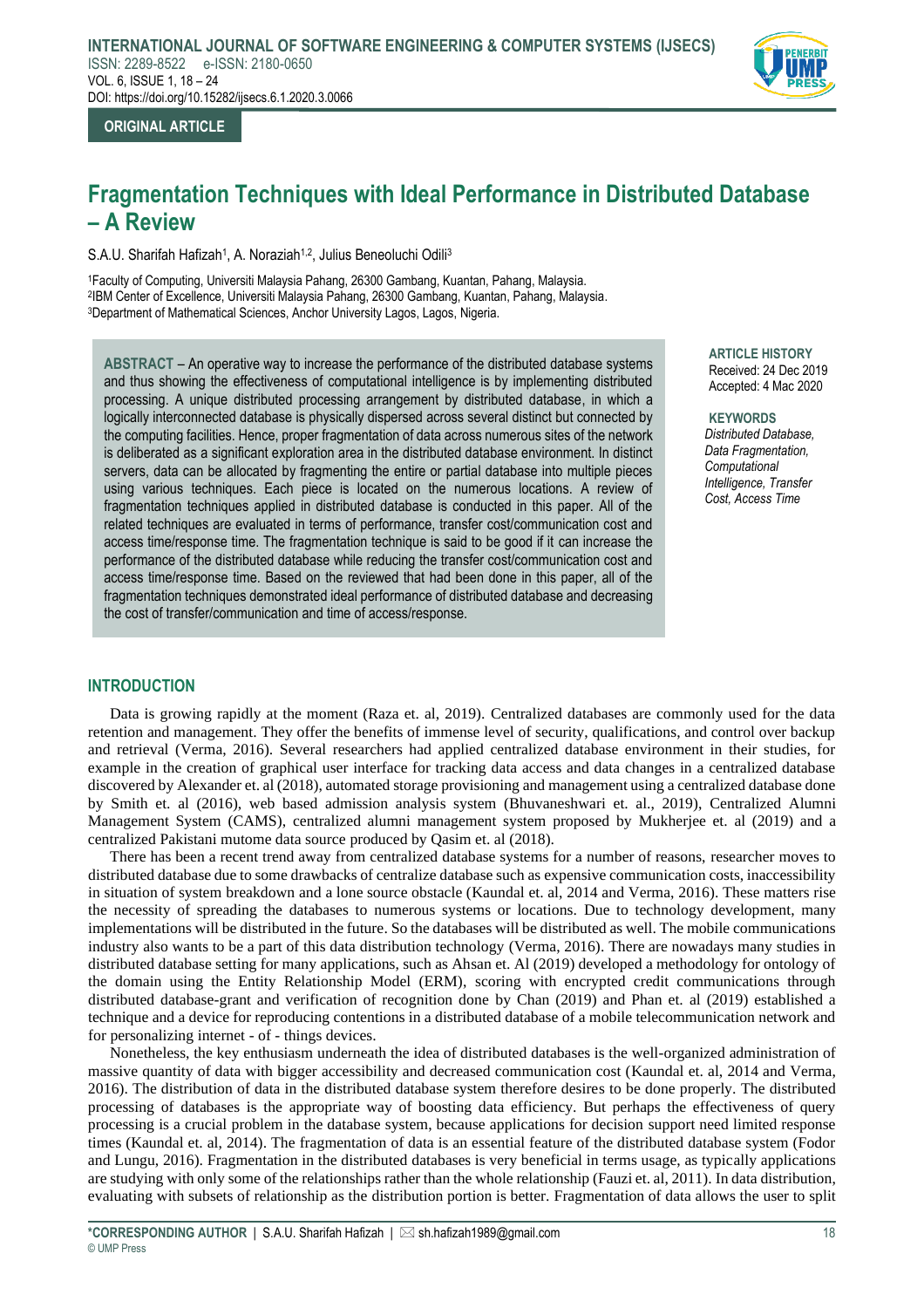up a single element into two or more parts or fragments. The element may be database of a person, database of a program, or table. It can be preserved over a computer network at any location for each fragment.

Fragmentation is designed to enhance the reliability and performance of the distributed database. It is also used to balance the storage capacity and connectivity of the distributed database (Al-Sanhani et. al, 2017). In addition, fragmentation is also used to lessen the costs of network transmission and communication, besides reduced the response time. The further advantage of fragmentation is its effectiveness. Data is stored near where it is most widely used, and is not stored for unnecessary data. Of using fragmentation, it is possible to split a transaction into a few sub-queries that work on fragments. So the degrees of parallelism are rising. This will also be beneficial for security as data is not needed for local non-stored applications. Thus, illegal users would not be able to access this (Fauzi et. al, 2011).

Throughout this paper, we present variety of techniques of fragmentation with ideal and robust performance in distributed databases, including Hybrid Ant Clustering Algorithm (HACA), Vertical Fragmentation and Response Time Allocation (VFA-RT), Bond Energy Algorithm (BEA), Full Vertical Fragmentation, Allocation and Replication (FVFAR) and Binary Vote Assignment Grid Quorum with Association Rule (BVAGQ-AR). This paper examines the output of each fragmentation technique which had been implemented in terms of various performance metrics such as performance, transfer cost/communication cost and access time/response time.

This paper is organized according to the following. The nature of a distributed database system is discussed in Section 2. Section 3 addresses fragmentation on the distributed database. Section 4 explains how fragmentation methods are applied to the distributed databases. Finally, Section 5 summarizes our research from this article.

# **DISTRIBUTED DATABASE SYSTEM**

A distributed database is a set of independent, technologically reticulated, data bases spread across a system. Distributed Management System (DDMS) is the program that controls the distributed database by creating an authentication technique that would appear to the consumer to generate this distribution (Rababaah and Hakimzadeh, 2005). Distributed database and DBMS incorporation is known as Distributed Database System (DDS). Such convergence is attained by bringing together networking technologies and database. But it could even be said as a system running on a series of devices which have no shared memory, but still act like a single device for the user. Figure 1 provides an image of a DDS.



**Figure 1.** Distributed Database System (DDS).

DDS is broadly distributed under two categories which are Heterogeneous Distributed Database System and Homogeneous Distributed Database System and (Rababaah and Hakimzadeh, 2005). In Homogenous distributed database system (Figure 2), all servers run persistent DDMS software while the information is dispersed. Whereas the distributed heterogeneous database system (Figure 3) has several sites run under the control of significantly different DDMSs. These databases are linked anyhow to allow access to data from various sites.



**Figure 2.** Homogeneous Distributed Database System.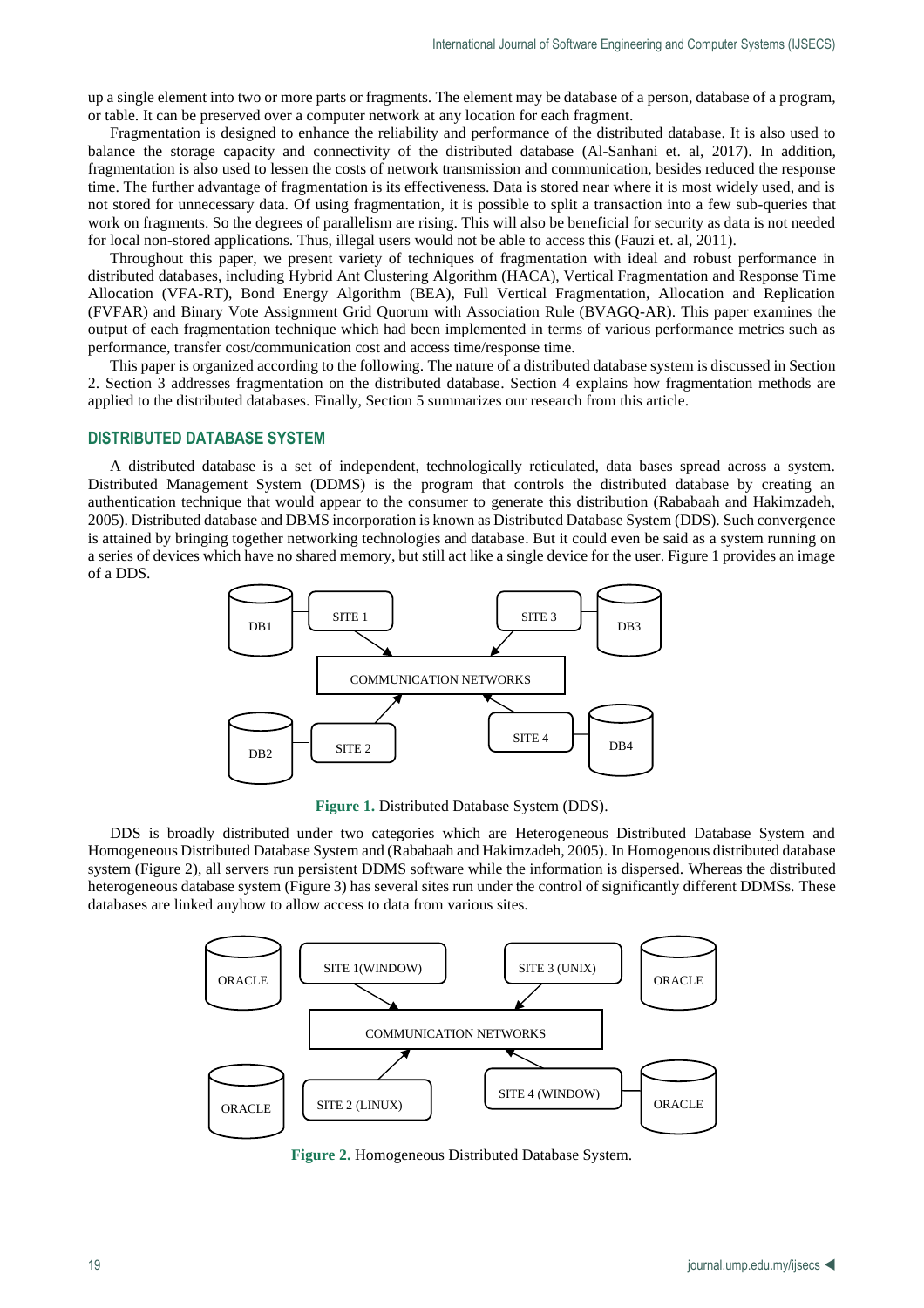

**Figure 3.** Heterogeneous Distributed Database System.

DDS has several benefits including being a robust system, ensuring strong-security handling, reducing bandwidth costs attributable to decreased network traffic and good performance in queries and changes due to a stable local database. Yet, DDS also have some drawbacks. By contrast with a central database system, a distributed database seems to be more difficult to configure and taking care of. It's really not that helpful if there is too much contact between sites.

## **FRAGMENTATION ON DISTRIBUTED DATABASE**

The separation of data has been one of the main strategies used to segment distributed database systems. Separation in a distributed database is rather beneficial in terms of its management because programs work with only a few of the relationships on a regular basis in addition to the whole. Works with groups of relations as the distribution unit is better in data distribution (Coronel and Morris, 2016). Fragmentation is a model technique that divides one relationship or division of a database into two or many segments defined the segment combination provides the original database with no loss of data. It decreases the number of extraneous information accessed by database users, thereby reducing disk access capability (Bhuyar et. al, 2012).

There are some major benefits of data fragmentation in distributed database (Kaundal et. al, 2014). First of all, data is kept close to wherever it is required and is independent of similar data generated by certain users or applications. Thereafter, data is kept to better perform for native access. There have been 3 main fragmentation forms that are vertical, horizontal and hybrid / mixed fragmentation. Vertical fragments are attribute subsets while horizontal fragments are tuple subsets (Kaundal et. al, 2014). The hybrid fragmentation is that it blends horizontal fragmentation with vertical fragmentation.

Horizontal fragmentation sets the tuples as one in a partnership employed by the necessary transactions (Coronel and Morris, 2016). Horizontal fragmentation enables the partitioning of a relationship or group to separate tuples or instances. Here, the principle of horizontal fragmentation is that any site will contain all the data required to query the database, and therefore the information on the site must be distributed just so the queries on the site run faster (Bhuyar et. al, 2012). Figure 4 illustrates the horizontal fragmentation.

| <b>Matric No</b>             | <b>Subject</b> | Grade |  |  |
|------------------------------|----------------|-------|--|--|
|                              |                |       |  |  |
| Horizontal Fragmented Data A |                |       |  |  |
| Horizontal Fragmented Data B |                |       |  |  |
| Horizontal Fragmented Data C |                |       |  |  |
| Horizontal Fragmented Data D |                |       |  |  |
|                              |                |       |  |  |

**Figure 4.** Horizontal Fragmentation.

Vertical fragmentation teams along the attributes in an exceedingly relation which is used conjointly via vital transactions (Coronel and Morris, 2016). Vertical fragmentation (VF) makes the partitioning of a relation or division to various sets of columns or attributes other than the primary element. The primary key attributes should be enclosed within the table for each partition. This composition will add up once numerous sites are responsible of dealing with completely different functions regarding an entity (Bhuyar et. al, 2012). Figure 5 shows an example of vertical fragmentation.

| Name                | <b>Matric No</b>    | <b>Subject</b>             | Grade               |  |
|---------------------|---------------------|----------------------------|---------------------|--|
| Vertical Fragmented | Vertical Fragmented | <b>Vertical Fragmented</b> | Vertical Fragmented |  |
| Data A              | Data B              | Data C                     | Data D              |  |

**Figure 5.** Vertical Fragmentation.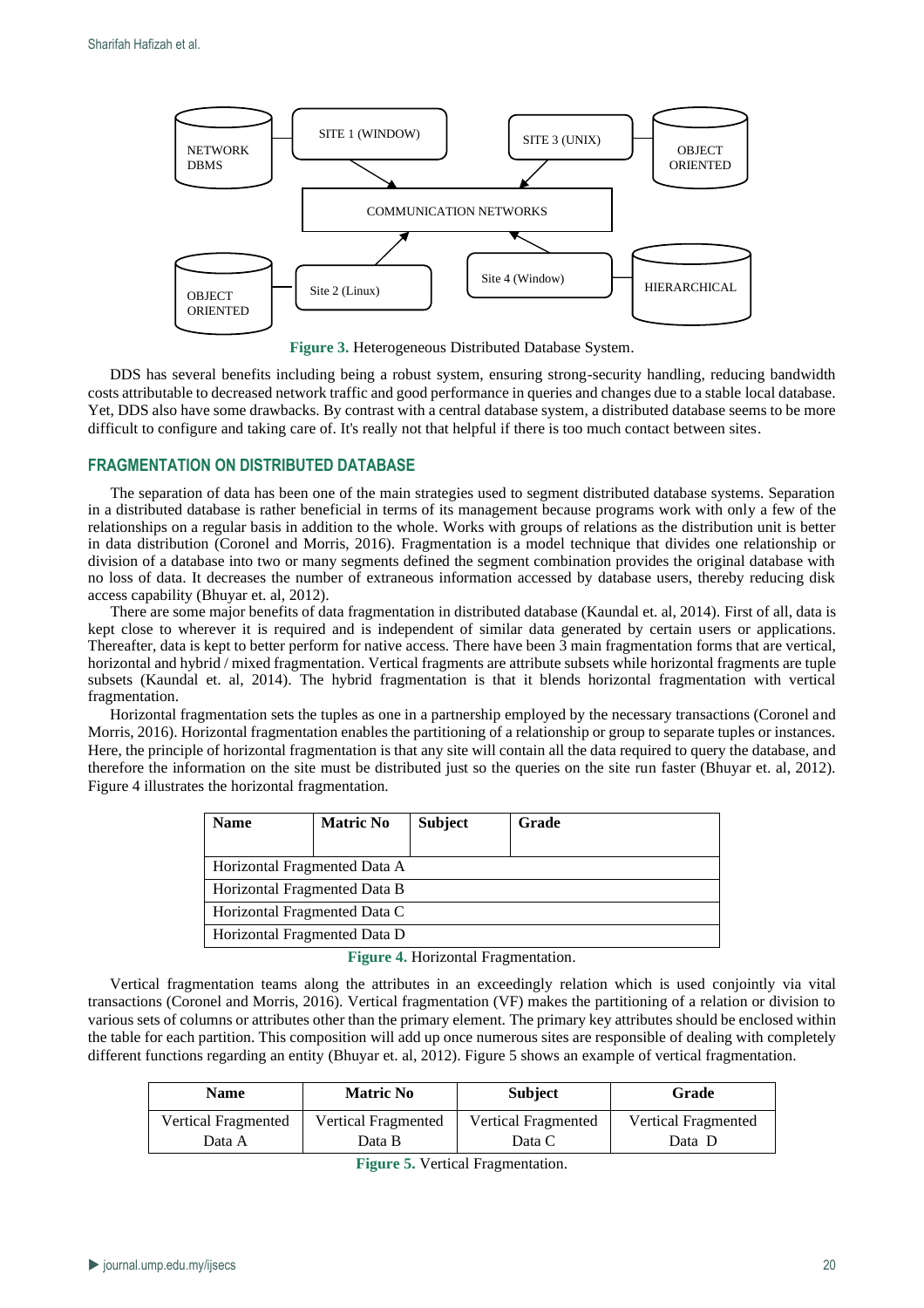Hybrid or mixed fragmentation is that the set of relationships is comprised of attribute subsets which are still as tuples which can be seen in Figure 6. The relative table is separated into arbitrary sections, facilitating the queries ' use of the attribute and tuple use. One specific site may be allocated to each fragmentation (Harikumar and Ramachandran, 2015).

| <b>Name</b>                  | <b>Matric No</b>             | <b>Subject</b> | Grade |
|------------------------------|------------------------------|----------------|-------|
| Hybridized Fragmented Data A | Hybridized Fragmented Data B |                |       |
| Hybridized Fragmented Data C | Hybridized Fragmented Data D |                |       |

**Figure 6.** Hybrid/Mixed Fragmentation.

## **AN ANALYSIS ON THE APPLICATION OF FRAGMENTATION TECHNIQUES ON DISTRIBUTED DATABASE**

These days, there have been a lot of fragmentation approaches recommended in the works to be explored in a distributed database. Nearly all of the latest research coincides with the development of a new set of fragmentation and allocation algorithms. In this paper, numerous research papers that studied data fragmentation in the distributed database with good result are reviewed based on various performance metrics such as performance, transfer cost/communication cost and access time/response time. The summary of each paper is explained as below.

An innovative Binary Vote Assignment on Grid Quorum method has been offered to handle and put up with the replication of fragmented database in Fauzi et. al (2011). Conducting fragmented database replication has higher granularity than replicated flat data file, thus increased the complexity of managing data in Noraziah et. al (2019). Managing fragmented database replication is very crucial so the data accessibility, reliability and dependability of the systems can be well-kept-up. From the research outcome, it demonstrates that the system conserves the data reliability via the harmonization method for all replicate sites. Also, it promises the reliability as the transaction implementation is followed the one-copy-serializability.

In (Bhuyar et. al, 2012), a horizontal fragmentation technique is recommended for the distributed database. The aim of this study is to implement distributed databases which are now somewhat familiar with the concept of the distributed database system and horizontal fragmentation technique. In this work, a fragmentation technique has been introduced which can be applied not only at the initial stages but also at the final stages of a distributed database system for partition relations. Results of the experiment indicate that somehow the new approach in relation to relational databases can properly address the initial fragmentation problem for the distributed systems.

Throughout (Abdalla and Amer, 2012), the distributed database system incorporates a complex horizontal fragmentation, duplication, and allocation model. A horizontal fragmentation technique is being implemented throughout this paper to break the relationships of a distributed database synchronously by combining a direct knowledge of query volumes and pattern data transfer information. It deliberates the overhead of connectivity within sites and site restrictions. By utilizing this approach, due to the synchronization, no additional complexity is added to the distribution of fragments at the various sites of a distributed database system. Consequently, the efficiency of the DDSs is significantly improved by evading regular remote accesses and expensive data transfer costs between sites.

A new Hybrid Ant Clustering Algorithm (HACA) based vertical fragmentation algorithm is proposed in (Goli and Rankoohi, 2012). Throughout this paper, the common problem of vertical fragmentation challenge in distributed database systems was discussed and the introduction of the Ant Clustering Algorithm (ACA) resulted in a new heuristic approachbased vertical fragmentation algorithm and an efficient number of fragment functions was implemented. The theoretical capacity and the precision of the results obtained from the suggested algorithm comparable to the algorithm of the Group Oriented Restricted Growth String-Genetic Algorithm (GRGS-GA). These tests revealed that the recommended algorithm has a better precision compared to GRGS-GA, which makes it an inexpensive algorithm in considerations of both computational cost and implacability. It can also produce a much more accurate result mostly for wide-scale challenges than GRGS-GA.

The vertical fragmentation technique called Vertical Fragmentation and Allocation (VFA) was used in (Pazos et. al, 2014) to diminish the response time of the round trip in the distributed database. The main purpose of this paper is to demonstrate the advantage of using the proposed method, which optimizes round trip response time against traditional models that minimize query transmission and processing costs for implementing a distributed database that is vertically fragmented. An experiment was conducted in this research to evaluate the round trip response time of the ideal solution obtained using the model suggested, rather than one of the optimal solution obtained using a traditional model. The research results showed that, for most situations, the best solution from a traditional model generates a response time that is greater than the response time of the optimal solution achieved from the proposed model, and may sometimes be three times as large.

A mixed fragmentation of clustered, huge databases was proposed in (Harikumar and Ramachandran, 2015). This research provides an exclusive method of hybridized fragmentation thru implementing the subspace clustering algorithm to create a set of fragments that partition the data apart from tuple attributes. Projected Clustering (PC) is that which controls the clusters in high-dimensional subspaces of data. This hypothesis contributes to the discovery of the intensively correlated attributes for various instance sets, thereby providing better hybridized fragments for distributed databases.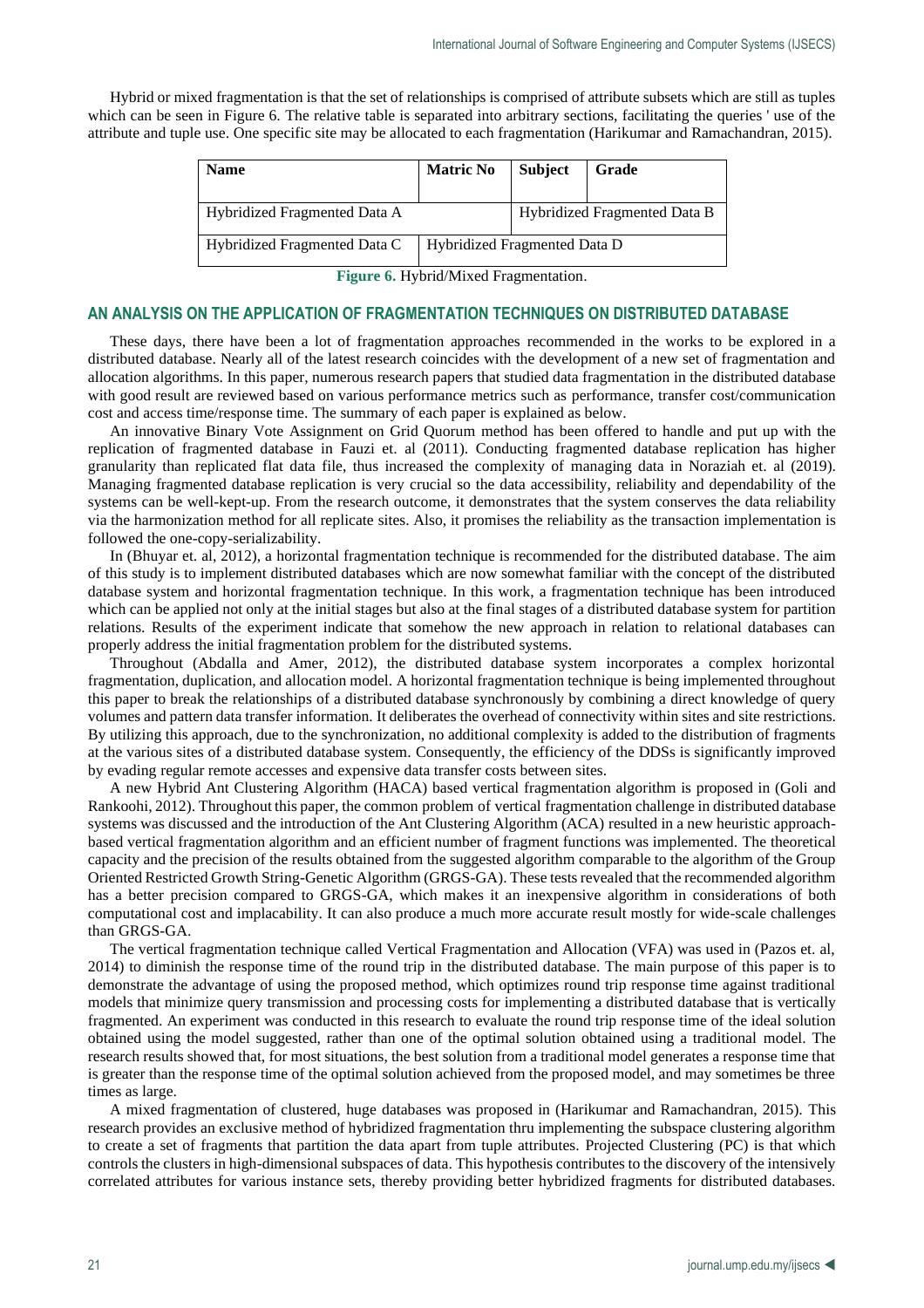Findings demonstrate that clustering-based fragmentation of the database results in a decrease in the access time of the database particularly in comparison to the fragments present at the time of design via some statistics.

In the distributed database (Rahimi et. al, 2015), a hierarchical simultaneous vertical fragmentation and allocation using the Modified Bond Energy Algorithm (BEA) was proposed. The proposed method fragments data vertically at the same time and assigns the fragments across the network to appropriate sites. The modified BEA is being used with a reliable indicator of affinity which improved the attribute clusters produced. At the same time, the algorithm creates clusters of attributes, calculates the costs of allocating each cluster to each site, and allocates each cluster to the most appropriate location. The trial findings indicate a more reliable clustering and allocation which has led to improved performance.

An improved Creating, Reading, Updating and Deleting (CRUD) matrix has been implemented for vertical fragmentation allocation and replication throughout the cloud atmosphere (Raouf et. al, 2015). A Full Vertical Fragmentation, Allocation, and Replication (FVFAR) framework across the cloud environment is provided in this study, which emphasizes on the restriction of existing vertical fragmentation approaches as well as providing vertical fragmentation, allocation, and replication as a cloud-based infrastructure. Findings showed that the FVFAR framework focuses on restricting the existing approaches to vertical fragmentation. In addition; the findings showed a significant reduction in overall communication costs to conduct distributed database system queries compared to earlier approaches. It also demonstrated the ability of the FVFAR scheme at the primary phase of the distributed database architecture to vertically partition distributed database connections.

A new horizontal fragmentation scheme based upon the clustering technique was proposed in (Ramachandran et. al, 2016). This research takes data relationships into consideration during fragmentation and emphasizes on horizontal fragmentation. A data mining technique called a K-prototype clustering algorithm which can handle multivariate data is used in this research. Integrating the clustering technique with fragmentation will benefit from discovering the relationships of the data. The results of this study verify that the proposed algorithm will boost distributed database system performance and minimize access time via clustered fragments.

Lwin and Naing (2018) suggest a framework for non-redundant allocatio of complex fragments in distributed database system.Also the proposed method enhanced the dimension of reading and writing data size to the Threshold Time Volume and Distance Constraints Algorithm. In the creation of fragmentation, horizontal technique is applied to break global relation into small fragments to cut down on the volume of unrelated data recovered by the database transactions, thereby decreasing the amount of disk accesses. In the proposed algorithm, the size of read and write data volume is calculated to be determined for fragment re-allocation process that re-allocates the fragment to the position that has the normal write entry mean to lower overall transfer costs from various locations and total access times.

In Noraziah et al (2019), a new algorithm named as Binary Vote Assignment on Grid Quorum with Association Rule (BVAGQ-AR) is presented. This proposed method manages fragmented database replication using BVAGQ with a clustering data mining technique called as Association Rule. BVAGQ-AR algorithm is able of dividing the database into split fragments which contained similar patterns. The result illustrated that handling fragmented database replication using proposed BVAGQ-AR algorithm capable to sustain the data reliability, increase the performance and decrease the response time.

Table 1 shows a review of the different fragmentation techniques developed in the distributed database system. There are some hypothesizes that can be made based on the review of each research paper as mention earlier. As the result of each paper cannot be compared due to different type of data used, thus, the papers are summarize based on other issues. Firstly, any type of fragmentation (horizontal, vertical or hybrid) can be applied at the initial stage or the last stage of the distributed database system queries like Bhuyar et. al. (2012) and Raouf et. al. (2015). Next, some fragmentation techniques are also being combined with allocation and replication techniques for distributed database systems in order to improve the performance of DDS as in Fauzi et al (2011), Abdalla and Amer (2012), Raouf et. al. (2015) and Lwin and Naing (2018). The fragmentation techniques can also be applied based on the clustering approach as in Harikumar and Ramachandran (2015), Rahimi et. al. (2015), Ramachandran et. al. (2016) and Noraziah et. al. (2019). Besides, it is also can be used in a large-scale problem of DDS based on the performance in (Goli and Rankoohi, 2012) which showed the precise results with a cheaper method. As for the results obtained by all papers based on the performance metrics used, it can be said that various fragmentation techniques have been explored and proposed in order to get ideal performance of DDS. By applying fragmentation techniques in DDS, the transfer cost/communication cost and access time/response time of the DDS can be decreased. Those fragmentation techniques can be said to be efficient as a tool used in DSS.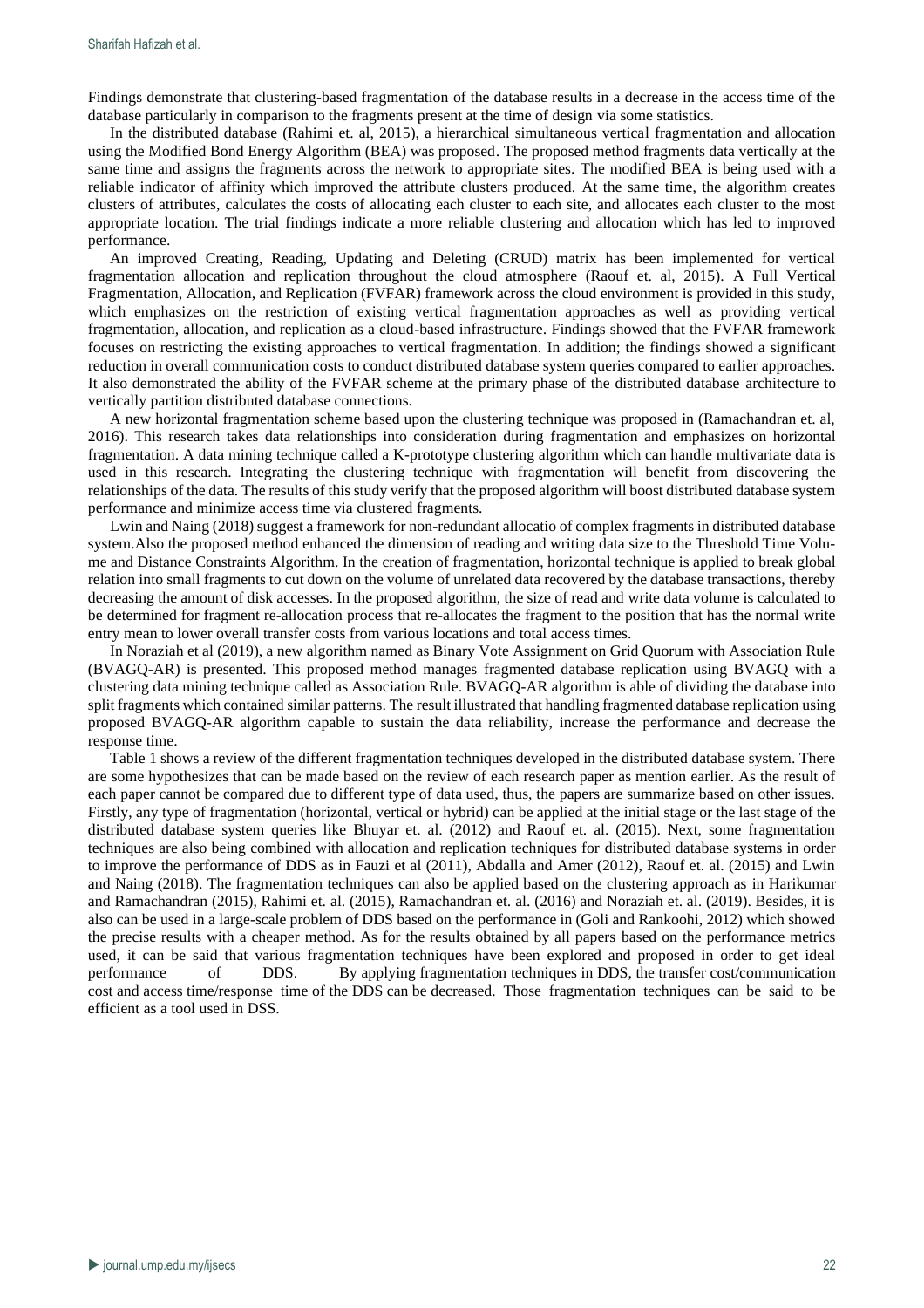| Author (Year)      | Type of       | Combination    | Clustering     | Improve     | Reduce                   | Reduce       |
|--------------------|---------------|----------------|----------------|-------------|--------------------------|--------------|
|                    | Fragmentation | with           | Technique      | Performance | Transfer Cost/           | Access Time/ |
|                    |               | Allocation     | Involved       |             | Communication            | Response     |
|                    |               | and            |                |             | Cost                     | Time         |
|                    |               | Replication    |                |             |                          |              |
|                    |               | Techniques     |                |             |                          |              |
| Fauzi et al (2011) | Hybrid        | Yes            | No             | Yes         | Yes                      | Yes          |
| Bhuyar et al       | Horizontal    | N <sub>o</sub> | N <sub>o</sub> | Yes         | Yes                      | Yes          |
| (2012)             |               |                |                |             |                          |              |
| Abdalla & Amer     | Horizontal    | Yes            | No             | Yes         | Yes                      | Yes          |
| (2012)             |               |                |                |             |                          |              |
| Goli, &            | Vertical      | N <sub>o</sub> | Yes (ACA)      | Yes         | Yes                      | Yes          |
| Rankoohi,(2012)    |               |                |                |             |                          |              |
| Pazos et al (2014) | Vertical      | No             | N <sub>o</sub> | Yes         | Yes                      | Yes          |
| Harikumar &        | Hybrid        | N <sub>o</sub> | Yes            | Yes         | Yes                      | Yes          |
| Ramachandran       |               |                | (Projected)    |             |                          |              |
| (2015)             |               |                |                |             |                          |              |
| Rahimi et al       | Vertical      | N <sub>0</sub> | No             | Yes         | Yes                      | Yes          |
| (2016)             |               |                |                |             |                          |              |
| Raouf et al (2016) | Vertical      | Yes            | No             | Yes         | Yes                      | Yes          |
| Ramachandran et    | Horizontal    | N <sub>o</sub> | Yes $(K-$      | Yes         | $\overline{\phantom{a}}$ | Yes          |
| al $(2016)$        |               |                | prototype)     |             |                          |              |
| Lwin and Naing     | Horizontal    | Yes            | N <sub>0</sub> | Yes         | Yes                      | Yes          |
| (2018)             |               |                |                |             |                          |              |
| Noraziah et al     | Hybrid        | No             | AR             | Yes         | Yes                      | Yes          |
| (2019)             |               |                |                |             |                          |              |

**Table 1.** Summary of fragmentation techniques in distributed database system

## **CONCLUSION**

The paper presents briefly on various fragmentation techniques of the distributed database systems. All of the fragmentation techniques that have been reviewed in this paper are able to increase the efficiency of the performance of the distributed database systems, lower the transfer cost/communication cost and minimize access time/response time. Based on the researchers ' work, these can be concluded that fragmentation strategies are an important method that can be used to enhance distributed database systems and validity of data. In order to leverage the resources, it is crucial to maintain an adequate data fragmentation framework and therefore it is necessary to choose a reliable and effective fragmentation framework to maximize the efficiency of the distributed database system. Research on the implementation of techniques for data fragmentation in a distributed database system is however still limited. In hopes of improving the efficiency of the applications, more data fragmentation techniques should be studied and introduced in the distributed database systems for continued research.

## **REFERENCES**

- Abdalla, H.I. and Amer, A.A. (2012). Dynamic horizontal fragmentation, replication and allocation model in DDBSs. International Conference on in Information Technology and e-Services, 1-7.
- Ahsan M. R., M. Rahmah, Sehrish Raza, A. Noraziah and Roslina Abd. Hamid. (2019). A Methodology for Engineering Domain Ontology using Entity Relationship Model. *International Journal of Advanced Computer Science and Applications*, 10(8). doi: 10.14569/IJACSA.2019.0100842.
- Alexander CR, Schantz JM, inventors; Hartford Fire Insurance Co, assignee. (2018). Graphical user interface for tracking data access and data changes in a centralized database. United States patent application US 10/083,175.

Al-Sanhani AH, Hamdan A, Al-Thaher AB, Al-Dahoud A. (2017). A comparative analysis of data fragmentation in distributed database. IEEE 8th International Conference on Information Technology, pp. 724-729.

Bhuyar, P.R., Gawande, A.D. and Deshmukh, A.B. (2012). Horizontal Fragmentation Technique in Distributed Database. *International Journal of Scientific and Research Publications*, 2(5), 1-7.

Bhuvaneshwari R, Prasath P, Manikandan G, Ponraj V. (2019). Web Based Admission Analysis System.

Chan LM, inventor; www TrustScience com Inc, assignee. (2019). Scoring using distributed database with encrypted communications for credit-granting and identification verification. United States patent application US 10/187,277.

Coronel, C. and Morris, S. (2016). Database Systems: Design, Implementation & Management. *Cengage Learning*.

Fodor, A.G. and Lungu, I. (2016). Implementation of fragmentation and replication methods in distributed systems. *Journal of Information Systems & Operations Management*, 373.